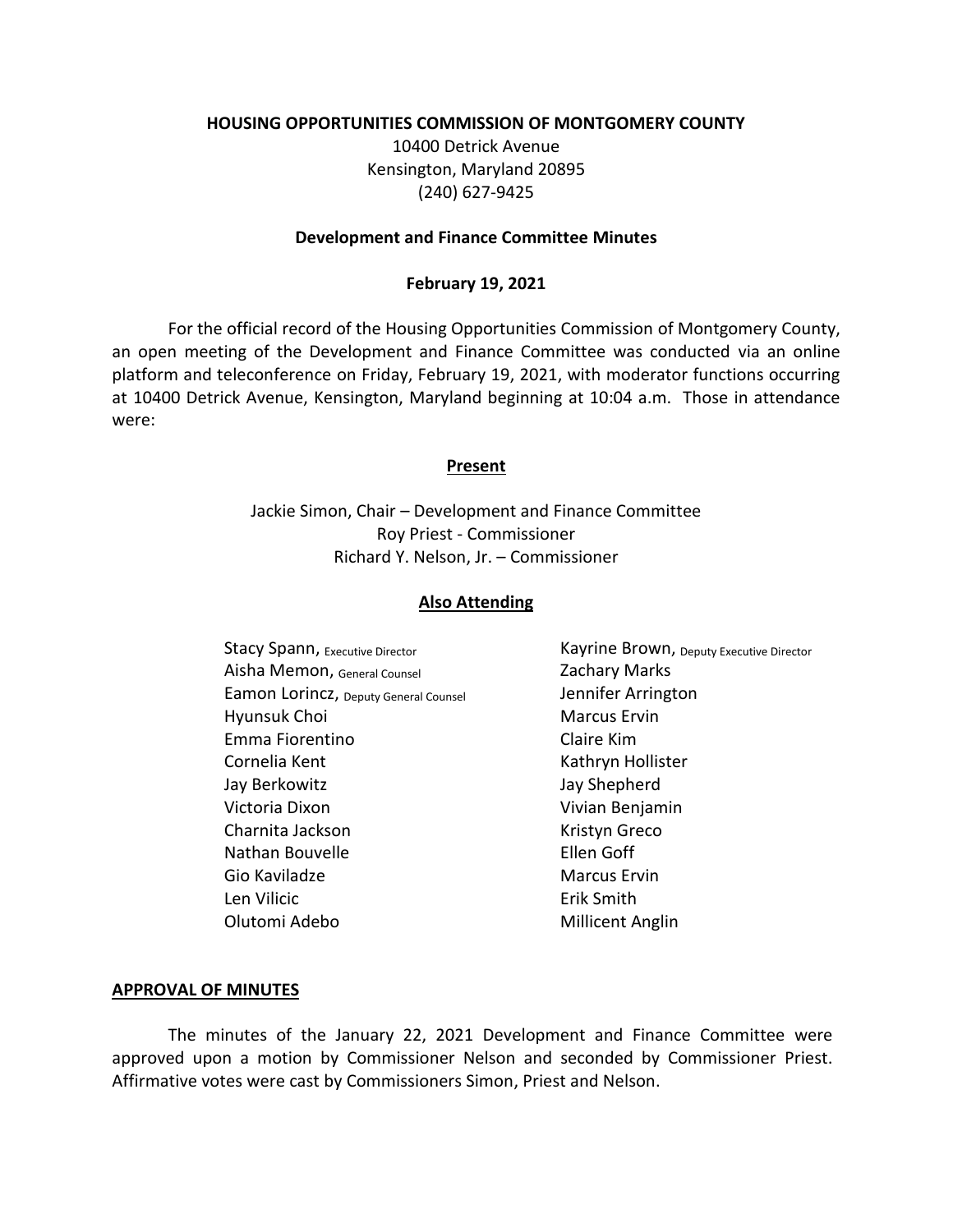## **DISCUSSION ITEMS**

# **1. Jubilee: Approval to Sell up to Four (4) Units from MPDU I (64 MPDU) for the Renovation and Adaptive Reuse for Operation by Jubilee Association of Maryland**

Kayrine Brown, Deputy Executive Director, introduced Jay Shepherd, Senior Financial Analyst, who provided the presentation. Staff explained that they are requesting approval to acquire up to four (4) units that are currently in HOC's MPDU I / 64 portfolio in order to service the special needs population. Mr. Shepherd explained that the funds received from the State have a sunset provision and must be used by June 30, 2021. Initial funding was received in fiscal year 2010 and second funding was received in fiscal year 2014. If not used, the funds will revert back to the State. Staff recommended prepayment of an outstanding first mortgage loan, cancelation of the Maryland Housing Fund mortgage insurance, and deferment of operating deficit funding in order to facilitate the sale of the units. To facilitate the acquisition and renovation, staff recommended approval of a temporary loan from the revolving PNC line of credit with reimbursement repayment provided from the Department of Mental Health and Hygiene (DHMH) grant and a loan from Montgomery County Department of Housing and Community Affairs (DHCA).

Commissioner Priest wanted a clearer understanding of staff's request. Staff provided an explanation to Commissioners on how the funds will be used. Commissioner Simon had concerns regarding concentration of special needs housing in this particular area. Staff suggested recommendation was to reduce to three homes and provide clearer explanation when presenting to full Commission.

A motion was made by Commissioner Nelson and seconded by Commissioner Priest to recommend the item for approval at the March 3, 2021 monthly Commission meeting. Affirmative votes were cast by Commissioners Simon, Priest and Nelson.

# **2. Stewartown Homes: Authorization to Select CREA, LLC as Tax Credit Investor and Authorization for the Executive Director to Negotiate and Execute an Operating Agreement**

Kayrine Brown, Deputy Executive Director, introduced Gio Kaviladze, Senior Financial Analyst, who provided the presentation to recommend to the full Commission authorization of CREA LLC as the Tax Credit Investor for Stewartown Homes and to authorize the Executive Director to negotiate the terms of Limited Partnership Agreement.

Mr. Kaviladze provided an explanation to why this action would be good for HOC.